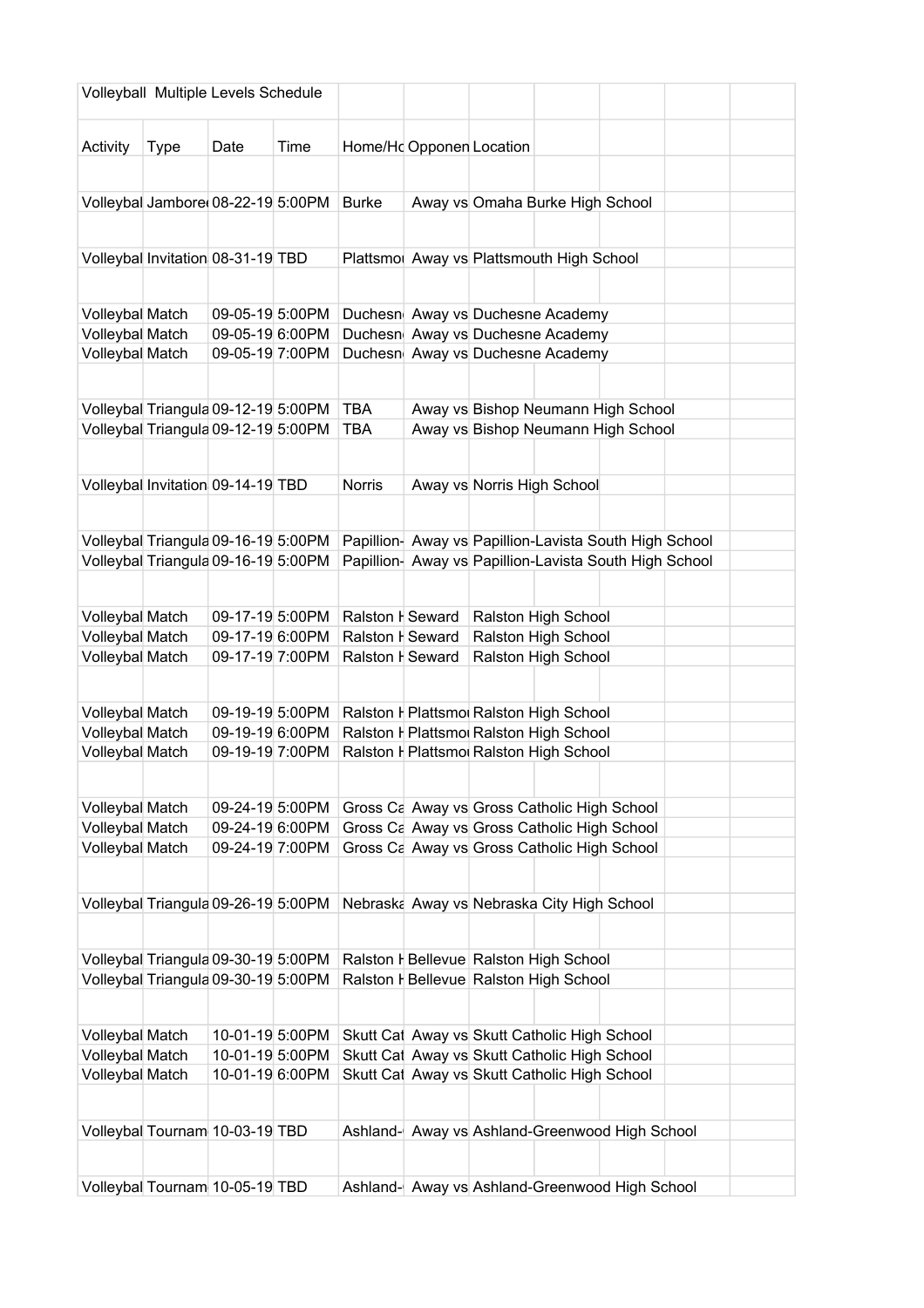| Commen  |
|---------|
|         |
|         |
|         |
|         |
| 5pm Ral |
|         |
|         |
|         |
|         |
|         |
|         |
|         |
|         |
|         |
|         |
|         |
|         |
|         |
|         |
|         |
|         |
|         |
|         |
|         |
| 5pm Ral |
| 5pm Ral |
|         |
|         |
|         |
|         |
|         |
|         |
|         |
|         |
|         |
|         |
|         |
|         |
|         |
|         |
|         |
|         |
|         |
|         |
|         |
|         |
|         |
|         |
|         |
|         |
|         |
|         |
|         |
|         |
|         |
|         |
|         |
|         |
|         |
|         |
|         |
|         |
|         |
|         |